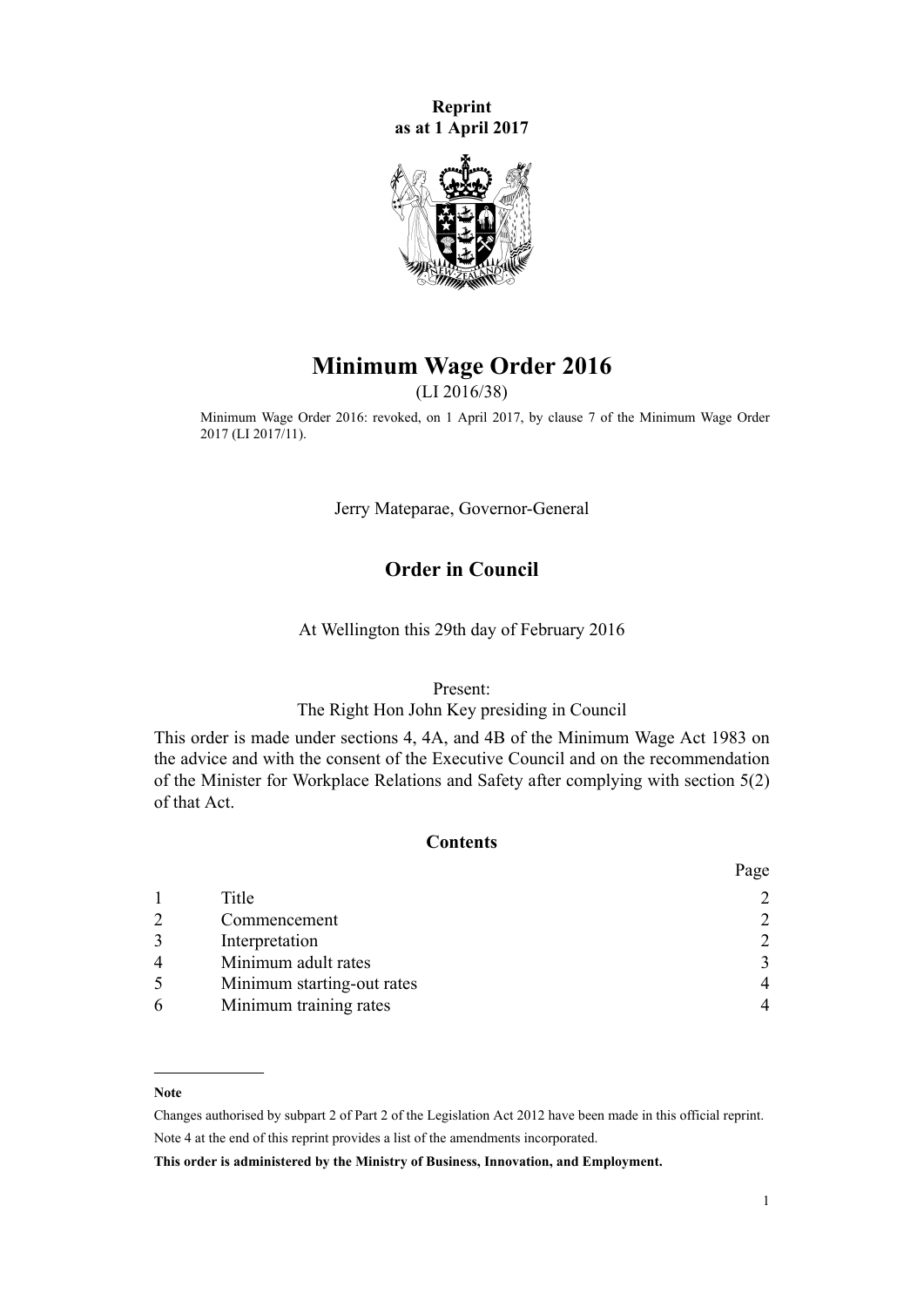#### <span id="page-1-0"></span>[7](#page-4-0) [Revocation](#page-4-0) [5](#page-4-0)

## **Order**

## **1 Title**

This order is the Minimum Wage Order 2016.

## **2 Commencement**

This order comes into force on 1 April 2016.

#### **3 Interpretation**

(1) In this order, unless the context otherwise requires,—

**Act** means the [Minimum Wage Act 1983](http://prd-lgnz-nlb.prd.pco.net.nz/pdflink.aspx?id=DLM74092)

## **adult worker**—

- (a) means a worker aged 16 years or more to whom the Act applies; but
- (b) does not include—
	- (i) a starting-out worker; or
	- (ii) a trainee

**industry training programme** means an industry training programme that leads to a qualification that is registered on the New Zealand Qualifications Framework maintained by the New Zealand Qualifications Authority pursuant to its functions under [section 246A](http://prd-lgnz-nlb.prd.pco.net.nz/pdflink.aspx?id=DLM3983165) of the Education Act 1989

### **specified social security benefit** means the following:

- (a) domestic purposes benefit:
- (b) emergency benefit:
- (c) independent youth benefit:
- (d) invalid's benefit:
- (e) jobseeker support:
- (f) sickness benefit:
- (g) sole parent support:
- (h) supported living payment:
- (i) unemployment benefit:
- (j) widow's benefit:
- (k) young parent payment:
- (l) youth payment

#### **starting-out worker** means—

(a) a worker aged 16 or 17 years to whom the Act applies and who—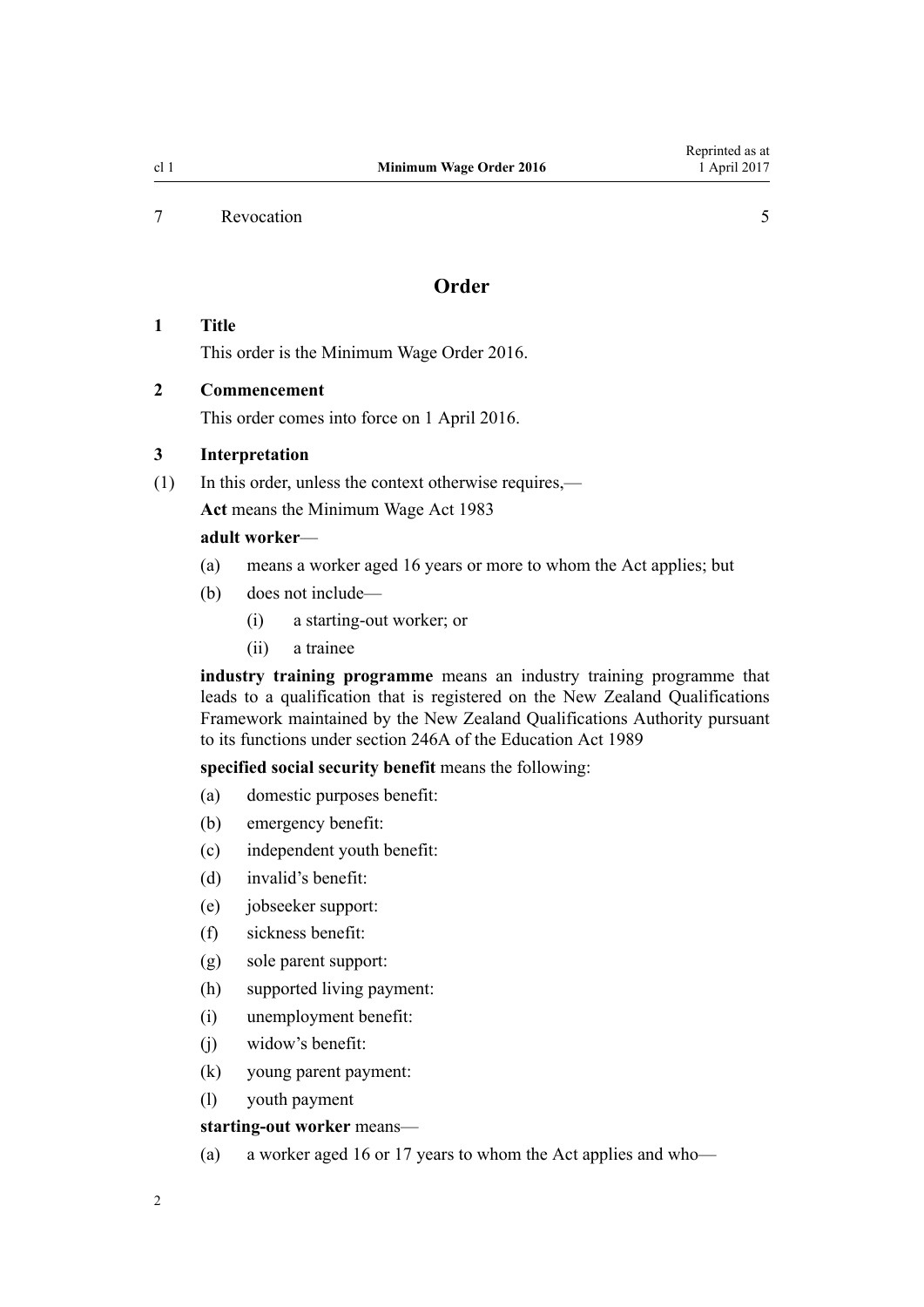- 
- <span id="page-2-0"></span>(i) has not completed 6 months' continuous employment with his or her current employer; and
- (ii) is not involved in supervising or training other workers:
- (b) a worker aged 18 or 19 years to whom the Act applies and who—
	- (i) has been continuously paid 1 or more specified social security benefits for not less than 6 months; and
	- (ii) has not completed 6 months' continuous employment with any employer (excluding any employment undertaken before the worker started to be paid any 1 or more specified social security benefits); and
	- (iii) is not involved in supervising or training other workers:
- (c) a worker aged 16, 17, 18, or 19 years to whom the Act applies and who—
	- (i) is required by his or her contract of service to undertake at least 40 credits a year of an industry training programme for the purpose of becoming qualified for the occupation to which the contract of service relates; and
	- (ii) is not involved in supervising or training other workers

**trainee** means a worker who is aged 20 years or more to whom the Act applies and who—

- (a) is required by his or her contract of service to undertake at least 60 credits a year of an industry training programme for the purpose of becoming qualified for the occupation to which the contract of service relates; and
- (b) is not involved in supervising or training other workers.
- (2) Terms or expressions used and not defined in this order but defined in the Act have, in this order, the same meaning as in the Act.

## **4 Minimum adult rates**

The following rates are the minimum rates of wages payable to an adult worker:

- (a) for an adult worker paid by the hour or by piecework,  $$15.25$  per hour:
- (b) for an adult worker paid by the day,—
	- (i) \$122 per day; and
	- (ii) \$15.25 per hour for each hour exceeding 8 hours worked by a worker on a day:
- (c) for an adult worker paid by the week,—
	- (i) \$610 per week; and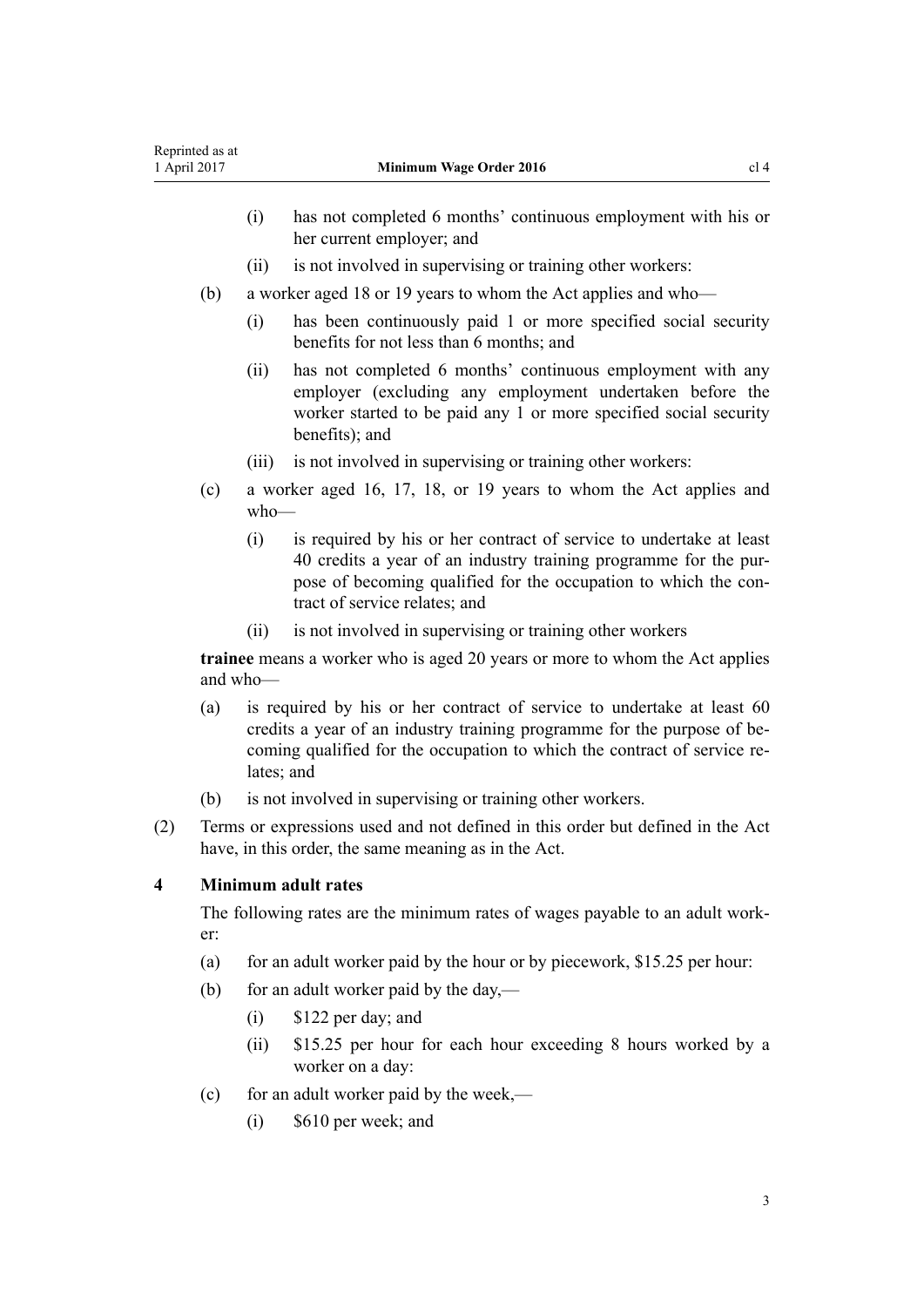- <span id="page-3-0"></span>(ii) \$15.25 per hour for each hour exceeding 40 hours worked by a worker in a week:
- (d) in all other cases,—
	- (i) \$1,220 per fortnight; and
	- (ii) \$15.25 per hour for each hour exceeding 80 hours worked by a worker in a fortnight.

#### **5 Minimum starting-out rates**

The following rates are the minimum rates of wages payable to a starting-out worker:

- (a) for a starting-out worker paid by the hour or by piecework, \$12.20 per hour:
- (b) for a starting-out worker paid by the day,—
	- $(i)$  \$97.60 per day; and
	- (ii) \$12.20 per hour for each hour exceeding 8 hours worked by a starting-out worker on a day:
- (c) for a starting-out worker paid by the week,—
	- (i) \$488 per week; and
	- (ii) \$12.20 per hour for each hour exceeding 40 hours worked by a starting-out worker in a week:
- (d) in all other cases,—
	- (i) \$976 per fortnight; and
	- (ii) \$12.20 per hour for each hour exceeding 80 hours worked by a starting-out worker in a fortnight.

## **6 Minimum training rates**

The following rates are the minimum rates of wages payable to a trainee:

- (a) for a trainee paid by the hour or by piecework,  $$12.20$  per hour:
- (b) for a trainee paid by the day,—
	- $(i)$  \$97.60 per day; and
	- (ii) \$12.20 per hour for each hour exceeding 8 hours worked by a trainee on a day:
- (c) for a trainee paid by the week,—
	- (i) \$488 per week; and
	- (ii) \$12.20 per hour for each hour exceeding 40 hours worked by a trainee in a week:
- (d) in all other cases,—
	- (i) \$976 per fortnight; and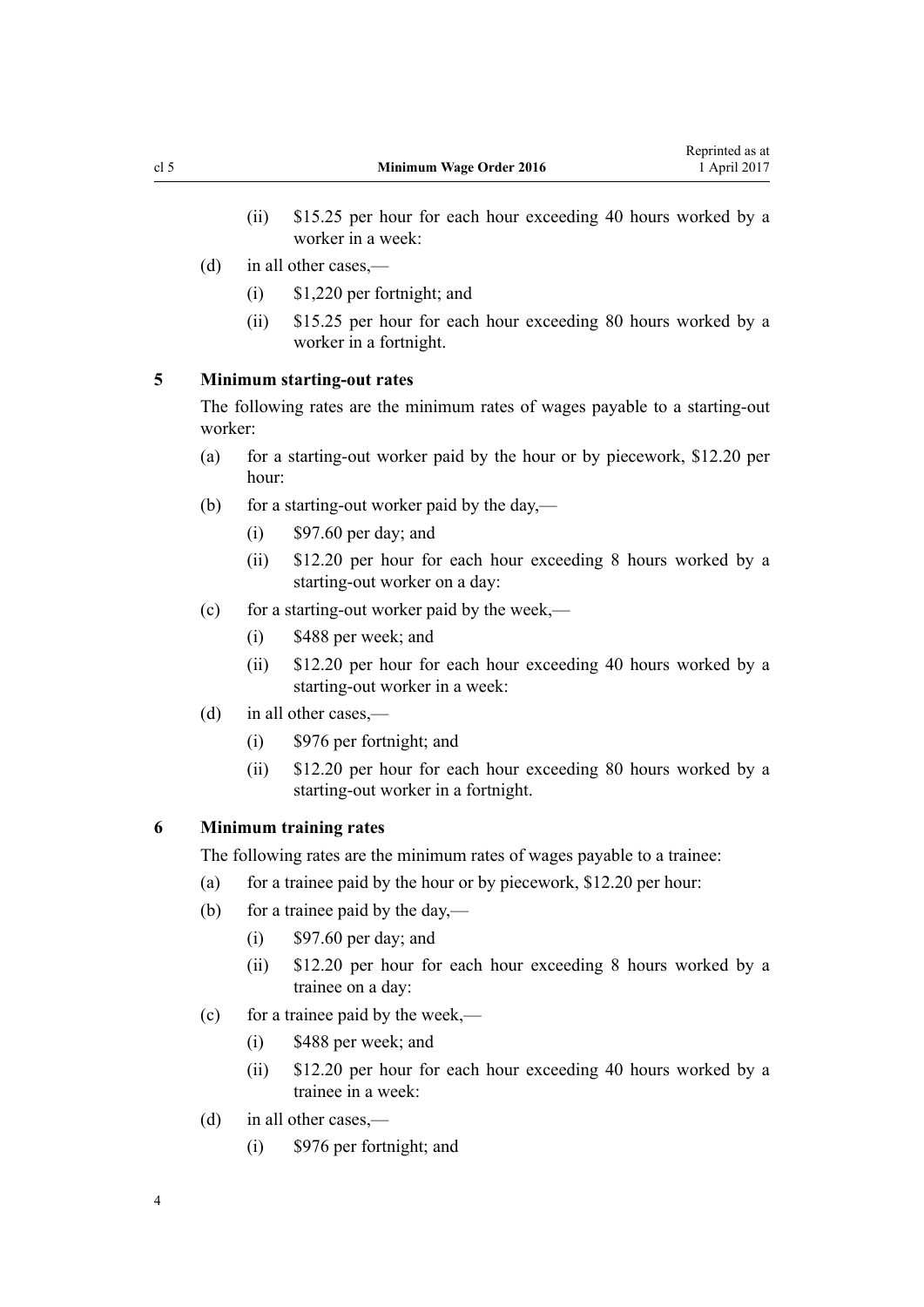(ii) \$12.20 per hour for each hour exceeding 80 hours worked by a trainee in a fortnight.

#### <span id="page-4-0"></span>**7 Revocation**

The [Minimum Wage Order 2015](http://prd-lgnz-nlb.prd.pco.net.nz/pdflink.aspx?id=DLM6383700) (LI 2015/40) is revoked.

Michael Webster, Clerk of the Executive Council.

## **Explanatory note**

*This note is not part of the order, but is intended to indicate its general effect.*

This order, which comes into force on 1 April 2016, revokes and replaces the [Min](http://prd-lgnz-nlb.prd.pco.net.nz/pdflink.aspx?id=DLM6383700)[imum Wage Order 2015](http://prd-lgnz-nlb.prd.pco.net.nz/pdflink.aspx?id=DLM6383700).

The order increases the minimum rates of pay for adult workers, starting-out workers, and trainees. The new minimum hourly rates of pay are as follows:

- \$15.25 per hour for adult workers (increased from \$14.75 per hour); and
- \$12.20 per hour for starting-out workers and trainees (increased from \$11.80 per hour).

Issued under the authority of the [Legislation Act 2012](http://prd-lgnz-nlb.prd.pco.net.nz/pdflink.aspx?id=DLM2997643). Date of notification in *Gazette*: 3 March 2016.